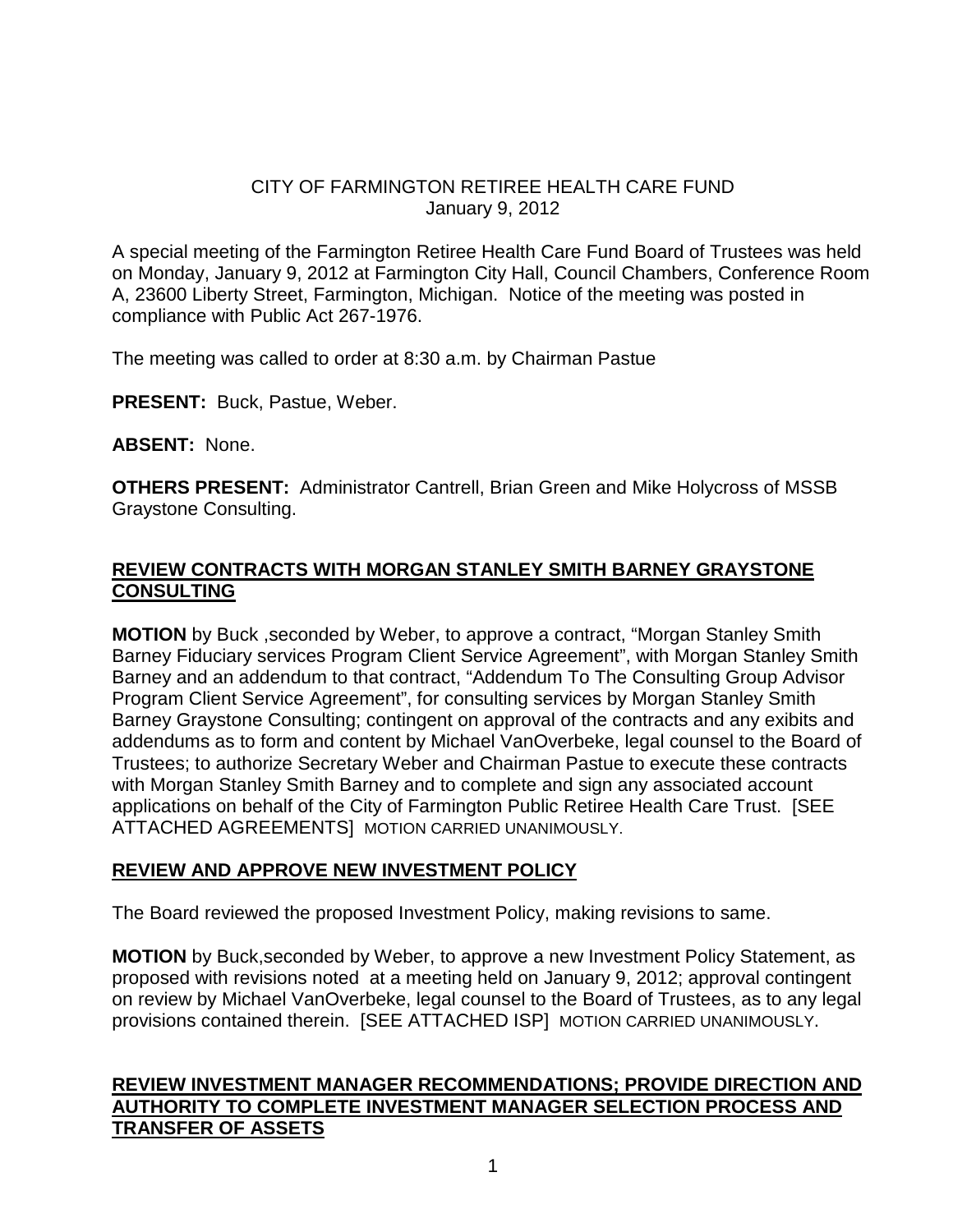### **A RESOLUTION OF THE FARMINGTON PUBLIC RETIREE HEALTH CARE TRUST BOARD OF TRUSTEES**

### **MOTION by Buck, seconded by Weber to adopt the following resolution:**

- WHEREAS, the Board of Trustees, at a meeting held on January 9, 2012, received detailed analysis and reporting on investment managers recommended by Morgan Stanley Smith Barney Graystone Consulting to manage the investment of Trust assets, managers eligible for selection pursuant to the fiduciary services agreement entered into with Morgan Stanley Smith Barney, and
- WHEREAS, the Board of Trustees has reviewed the proposal with Michael Holycross and Brian Green of Graystone Consulting, and
- WHEREAS, the Board of Trustees is satisfied that the proposal for investment of the Trust's assets meets its investment goals and objectives as outlined in its Investment Policy Statement,
- NOW, THEREFORE BE IT RESOLVED that the Board of Trustees approves the investment managers recommended by Graystone Consulting and approves the asset allocation included in the proposal, as follows:

| <b>EQUITIES:</b>                                                                                                            | 55.0%                             |
|-----------------------------------------------------------------------------------------------------------------------------|-----------------------------------|
| <b>First Eagle Global</b><br><b>Federated Strategic Value</b><br><b>Cramer Rosenthal Small/Mid</b><br><b>Calamos Growth</b> | 13.0 %<br>13.0%<br>8.0%<br>13.0 % |
| <b>Wentworth Hauser International</b><br><b>FIXED INCOME:</b>                                                               | 8.0%<br>45.0%                     |
| Loomis Sayles Bond Fund (LSBDX)                                                                                             | 10.0%                             |
| <b>Pacific Fixed Income</b>                                                                                                 | 35.0%                             |

POLICY INDEX:

40% Russell 3000 Index 15 % MSCI EAFE Indes 45 % BC Aggregate Bond Index